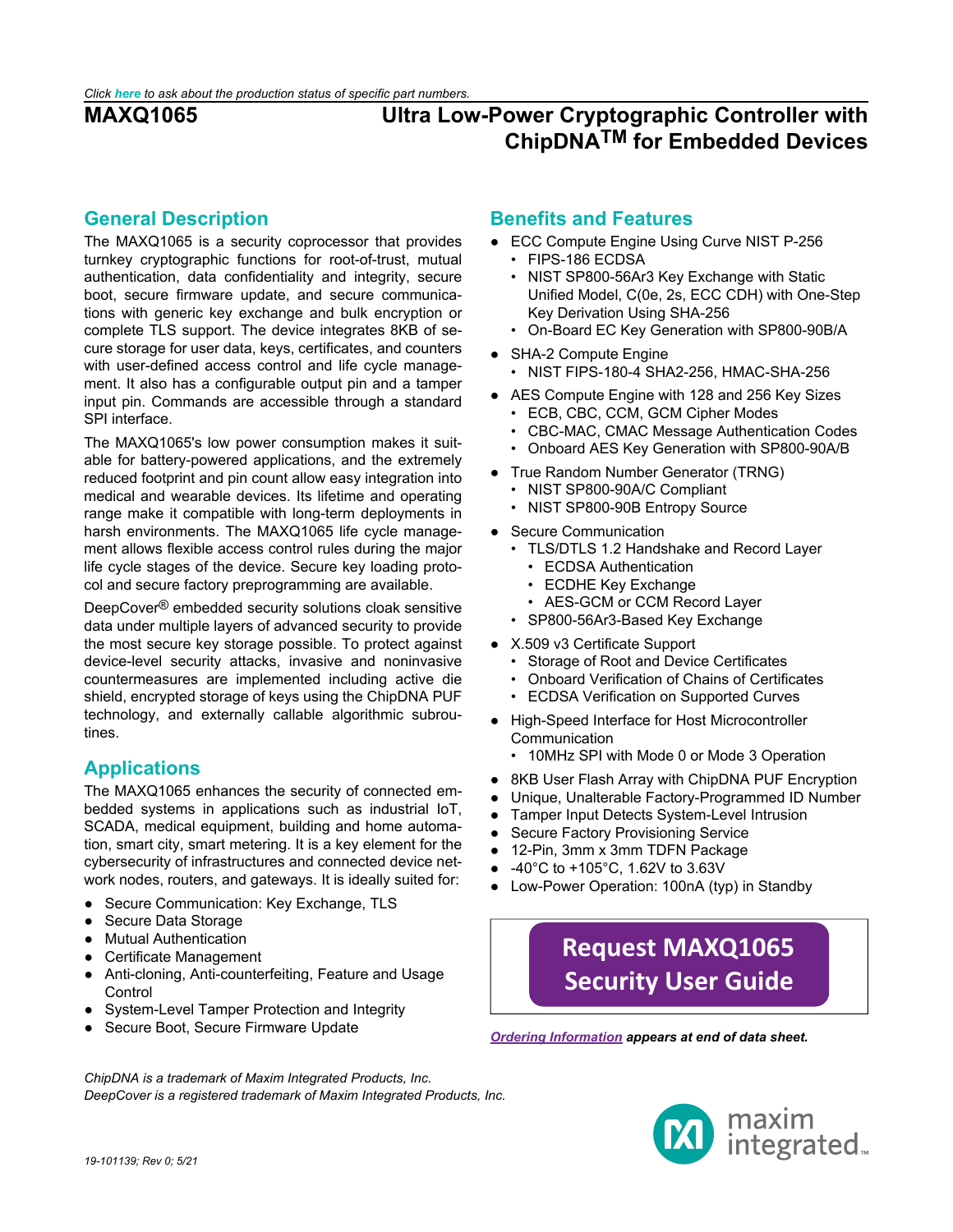# **Functional Diagrams**

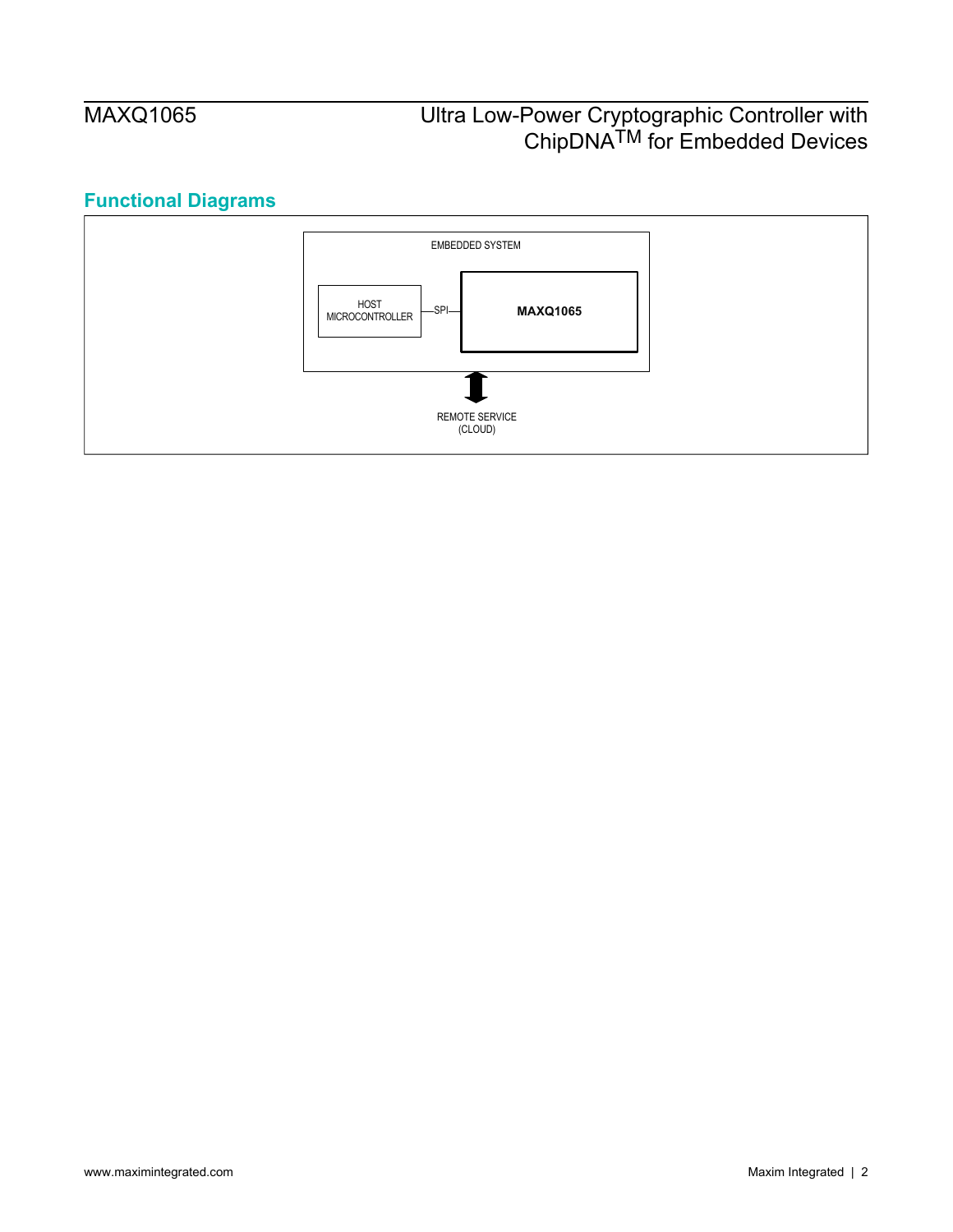## **Absolute Maximum Ratings**

| (All voltages with respect to GND, unless otherwise noted.) | Continuous Package Power Dissipation 12-Pin TDFN (Single-    |
|-------------------------------------------------------------|--------------------------------------------------------------|
|                                                             | Layer Board) $T_A = +70^{\circ}C$ , (derate 15.90mW/°C above |
|                                                             |                                                              |
|                                                             | Continuous Package Power Dissipation 12-Pin TDFN (Multilayer |
|                                                             | Board) $T_A = +70^{\circ}C$ (derate 24.40mW/°C above         |
|                                                             |                                                              |
|                                                             |                                                              |

*Stresses beyond those listed under "Absolute Maximum Ratings" may cause permanent damage to the device. These are stress ratings only, and functional operation of the device at these or any other conditions beyond those indicated in the operational sections of the specifications is not implied. Exposure to absolute maximum rating conditions for extended periods may affect device reliability.*

## **Package Information**

### **12 TDFN**

| Package Code                            | TD1233+1C         |  |  |  |
|-----------------------------------------|-------------------|--|--|--|
| <b>Outline Number</b>                   | 21-0664           |  |  |  |
| Land Pattern Number                     | 90-0397           |  |  |  |
| Thermal Resistance, Single-Layer Board: |                   |  |  |  |
| Junction to Ambient $(\theta_{JA})$     | $63^{\circ}$ C/W  |  |  |  |
| Junction to Case $(\theta_{\text{JC}})$ | $8.5^{\circ}$ C/W |  |  |  |
| Thermal Resistance, Four-Layer Board:   |                   |  |  |  |
| Junction to Ambient $(\theta_{JA})$     | $41^{\circ}$ C/W  |  |  |  |
| Junction to Case $(\theta_{\text{JC}})$ | $8.5^{\circ}$ C/W |  |  |  |

For the latest package outline information and land patterns (footprints), go to *[www.maximintegrated.com/packages](http://www.maximintegrated.com/packages)*. Note that a "+", "#", or "-" in the package code indicates RoHS status only. Package drawings may show a different suffix character, but the drawing pertains to the package regardless of RoHS status.

Package thermal resistances were obtained using the method described in JEDEC specification JESD51-7, using a four-layer board. For detailed information on package thermal considerations, refer to *[www.maximintegrated.com/thermal-tutorial](http://www.maximintegrated.com/thermal-tutorial)*.

## **Electrical Characteristics**

(Limits are 100% tested at  $T_A$  = +25°C and  $T_A$  = +105°C. Limits over the operating temperature range and relevant supply voltage range are guaranteed by design and characterization. Specifications marked GBD are guaranteed by design and not production tested. Specifications to the minimum operating temperature are guaranteed by design and are not production tested.)

| <b>PARAMETER</b>                                            | <b>SYMBOL</b>         | <b>CONDITIONS</b>                                                         | <b>MIN</b>                    | <b>TYP</b> | <b>MAX</b>                    | <b>UNITS</b> |  |  |
|-------------------------------------------------------------|-----------------------|---------------------------------------------------------------------------|-------------------------------|------------|-------------------------------|--------------|--|--|
| <b>POWER SUPPLY</b>                                         |                       |                                                                           |                               |            |                               |              |  |  |
| Supply Voltage                                              | <b>V<sub>DD</sub></b> | (Note 1)                                                                  | 1.62                          | 3.3        | 3.63                          | v            |  |  |
| Max Total Current.<br>Active Mode                           | Iд.                   | $T_A$ = +25°C                                                             |                               | 1.28       | 3                             | mA           |  |  |
| <b>Idle Current</b>                                         | <b>IDLE</b>           | $T_A = +25^{\circ}C$                                                      |                               | 0.4        |                               | mA           |  |  |
| V <sub>DD</sub> Low-Power Mode<br>Current                   | <b>IPDWN</b>          | $T_A$ = +25°C, $V_{\text{PDWN}}$ = 0V, $V_{\text{DD}}$ = 1.8V<br>(Note 2) |                               | 100        |                               | nA           |  |  |
| Input Low Voltage for All<br>Inputs                         | $V_{IL}$ 10           |                                                                           |                               |            | 0.3x<br><b>V<sub>DD</sub></b> | v            |  |  |
| Input High Voltage for<br>All Inputs Except<br><b>POWER</b> | VIH IO                |                                                                           | 0.7x<br><b>V<sub>DD</sub></b> |            |                               | v            |  |  |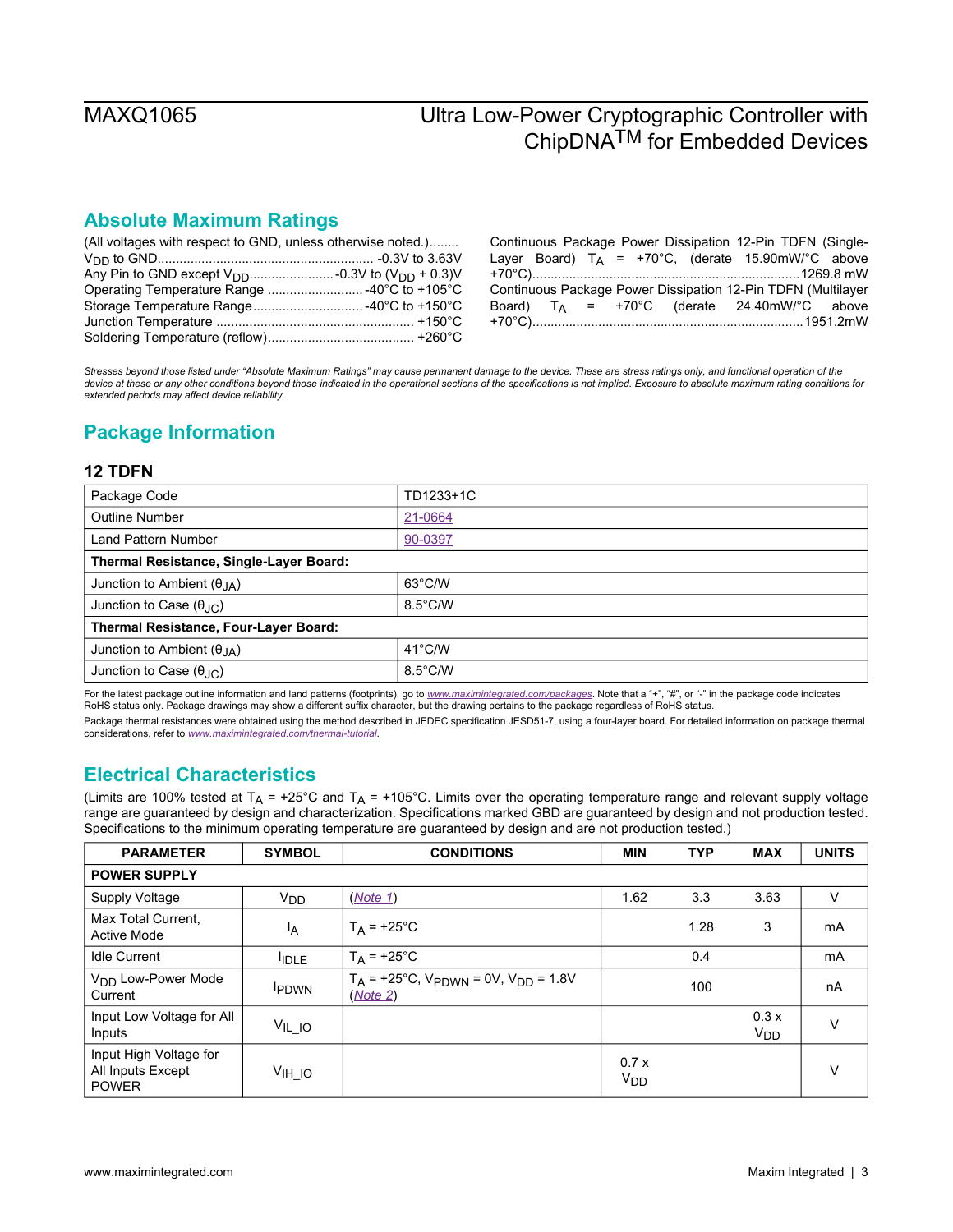## **Electrical Characteristics (continued)**

(Limits are 100% tested at T<sub>A</sub> = +25°C and T<sub>A</sub> = +105°C. Limits over the operating temperature range and relevant supply voltage range are guaranteed by design and characterization. Specifications marked GBD are guaranteed by design and not production tested. Specifications to the minimum operating temperature are guaranteed by design and are not production tested.)

| <b>PARAMETER</b>                                              | <b>SYMBOL</b>        | <b>CONDITIONS</b>                  | <b>MIN</b>                    | <b>TYP</b>     | <b>MAX</b>                    | <b>UNITS</b> |
|---------------------------------------------------------------|----------------------|------------------------------------|-------------------------------|----------------|-------------------------------|--------------|
| Output Low Voltage for<br>All Outputs                         | $V_{OL}$ IO          | $I_{SINK} = 2mA$                   |                               | 0.2            | 0.4                           | $\vee$       |
| Output High Voltage for<br>All Outputs                        | $VOH$ IO             | $I_{\text{SOURCE}} = 2mA$          | $VDD$ -<br>0.4                |                |                               | V            |
| Input Pullup Resistor for<br>All Inputs in Pullup<br>Mode     | R <sub>PU</sub>      |                                    |                               | 22             |                               | kΩ           |
| Input Pulldown Resistor<br>for All Inputs in Pulldown<br>Mode | R <sub>PD</sub>      |                                    |                               | 22             |                               | kΩ           |
| <b>NONVOLATILE MEMORY</b>                                     |                      |                                    |                               |                |                               |              |
| Flash Erase Time                                              | t <sub>P</sub> ERASE | Page erase                         |                               | 10             |                               | ms           |
| Flash Programming<br>Time per Word                            | t <sub>PROG</sub>    |                                    |                               | 8              |                               | μs           |
| Flash Endurance                                               | <b>NEND</b>          |                                    | 10                            |                |                               | kcycles      |
| Data Retention                                                | t <sub>RET</sub>     | $T_A = +125^{\circ}C$              | 10                            |                |                               | years        |
| <b>FUNCTIONAL TIMING</b>                                      |                      |                                    |                               |                |                               |              |
| <b>Operation Time</b>                                         | t <sub>OP</sub>      |                                    |                               |                | 1                             | ms           |
| Wake-Up Time                                                  | twakEUP              |                                    |                               |                | 120                           | ms           |
| <b>DIGITAL I/O: GENERAL</b>                                   |                      |                                    |                               |                |                               |              |
| Output Voltage High<br>(SPIS_MISO)                            | V <sub>OH</sub>      | $I_{\text{SOURCE}} = 2mA$          | $VDD$ -<br>0.4                |                |                               | V            |
| Output Voltage Low<br>(SPIS_MISO)                             | VOL                  | $I_{SINK} = 2mA$                   |                               |                | 0.4                           | $\vee$       |
| Input Voltage High<br>(SPIS_SCK, SPIS_SS,<br>SPIS_MOSI)       | V <sub>IH</sub>      |                                    | 0.7x<br><b>V<sub>DD</sub></b> |                |                               | V            |
| Input Voltage Low<br>(SPIS_SCK, SPIS_SS,<br>SPIS_MOSI)        | $V_{IL}$             |                                    |                               |                | 0.3x<br><b>V<sub>DD</sub></b> | V            |
| Input Leakage Current<br>Low                                  | ΙIΓ.                 | $V_{DD} = 3.63V$ , $V_{IN} = 0V$   | $-500$                        |                | $+500$                        | nA           |
| Input Leakage Current<br>High                                 | ŀщ                   | $V_{DD}$ = 3.63V, $V_{IN}$ = 3.63V | $-500$                        |                | $+500$                        | nA           |
| <b>SPI SLAVE</b>                                              |                      |                                    |                               |                |                               |              |
| <b>Operating Frequency</b>                                    | $f_{\rm SCK}$        |                                    |                               |                | 10                            | MHz          |
| Clock Period                                                  | tsck                 |                                    |                               | $1/f_{SCK}$    |                               | μs           |
| Clock Input High Time                                         | tsch                 | (Note 3)                           |                               | $t_{SCK}/2$    |                               | μs           |
| Clock Input Low Time                                          | t <sub>SCL</sub>     | (Note 3)                           |                               | $t_{SCK}/2$    |                               | μs           |
| SS Active Setup Time                                          | $t_{\sf SSE}$        |                                    |                               | 10             |                               | ns           |
| Data Input Setup Time                                         | $t_{\text{SIS}}$     |                                    |                               | $\overline{5}$ |                               | ns           |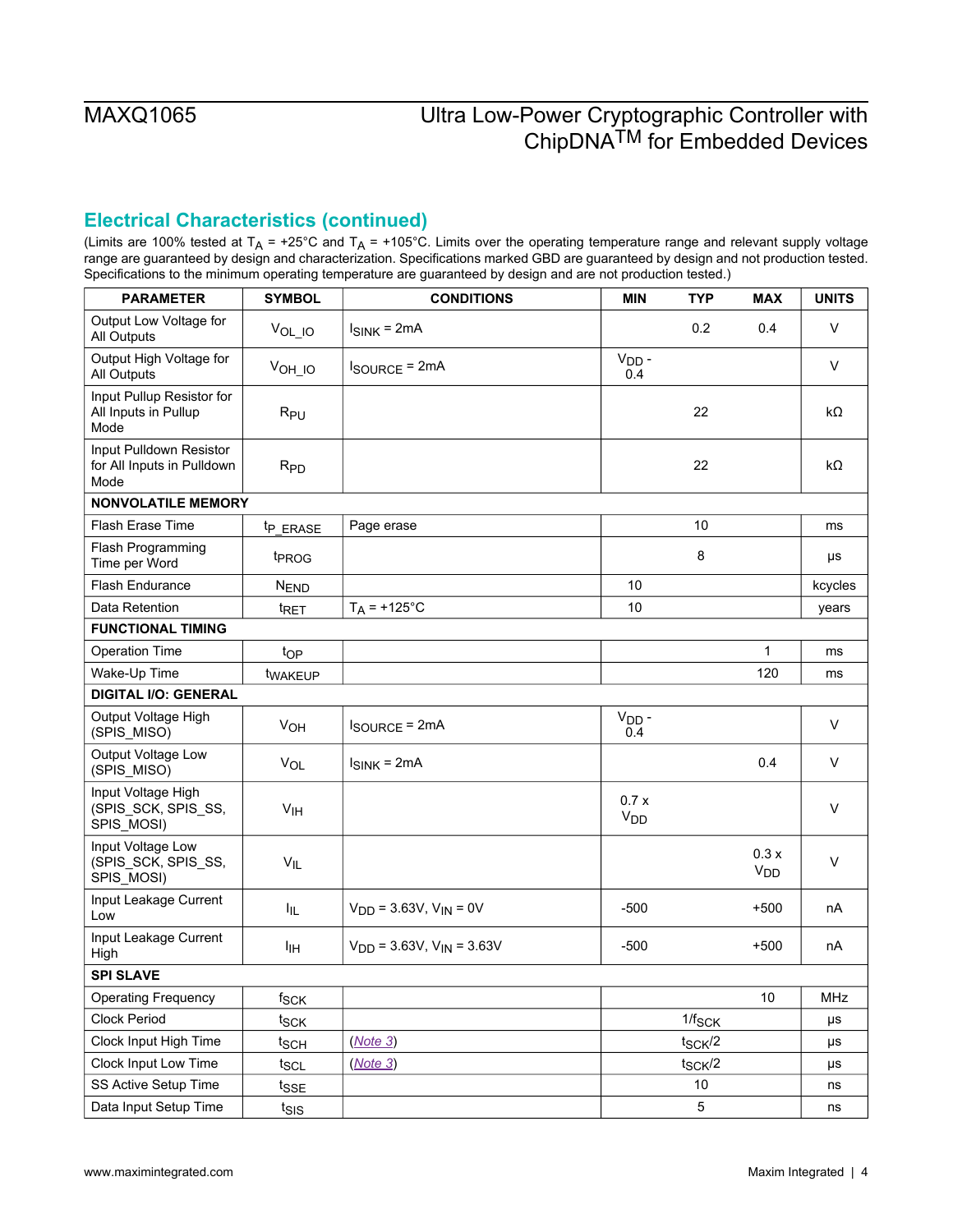## **Electrical Characteristics (continued)**

(Limits are 100% tested at  $T_A$  = +25°C and  $T_A$  = +105°C. Limits over the operating temperature range and relevant supply voltage range are guaranteed by design and characterization. Specifications marked GBD are guaranteed by design and not production tested. Specifications to the minimum operating temperature are guaranteed by design and are not production tested.)

| <b>PARAMETER</b>                          | <b>SYMBOL</b>    | <b>CONDITIONS</b> | <b>MIN</b> | <b>TYP</b>         | <b>MAX</b> | <b>UNITS</b> |
|-------------------------------------------|------------------|-------------------|------------|--------------------|------------|--------------|
| Data Input Hold Time                      | t <sub>SIH</sub> |                   |            |                    |            | ns           |
| Clock Edge to Data<br><b>Output Valid</b> | tsov             |                   |            | 5                  |            | ns           |
| SS Inactive Setup Time                    | tssp             |                   |            | 10                 |            | ns           |
| <b>SS Inactive Time</b>                   | tssн             |                   |            | $1/f_{\text{SCK}}$ |            | μs           |
| Output Disable Time                       | t <sub>SLH</sub> |                   |            | 10                 |            | ns           |
| Clock Stable to SS<br>Active              | tsap             |                   |            | 10                 |            | ns           |

<span id="page-4-0"></span>**Note 1:** System requirement.

<span id="page-4-1"></span>**Note 2:** Refer to Maxim *[Application Note 7466: Hardware Requirements for Lowest Power Consumption in Power-Down Mode for the](http://maximintegrated.com/AN7466) [MAXQ1065](http://maximintegrated.com/AN7466)* for ultra-low-power hardware requirements.

<span id="page-4-2"></span>**Note 3:**  $t_{SCH} + t_{SCL} \ge 1/f_{SCK}$  (max)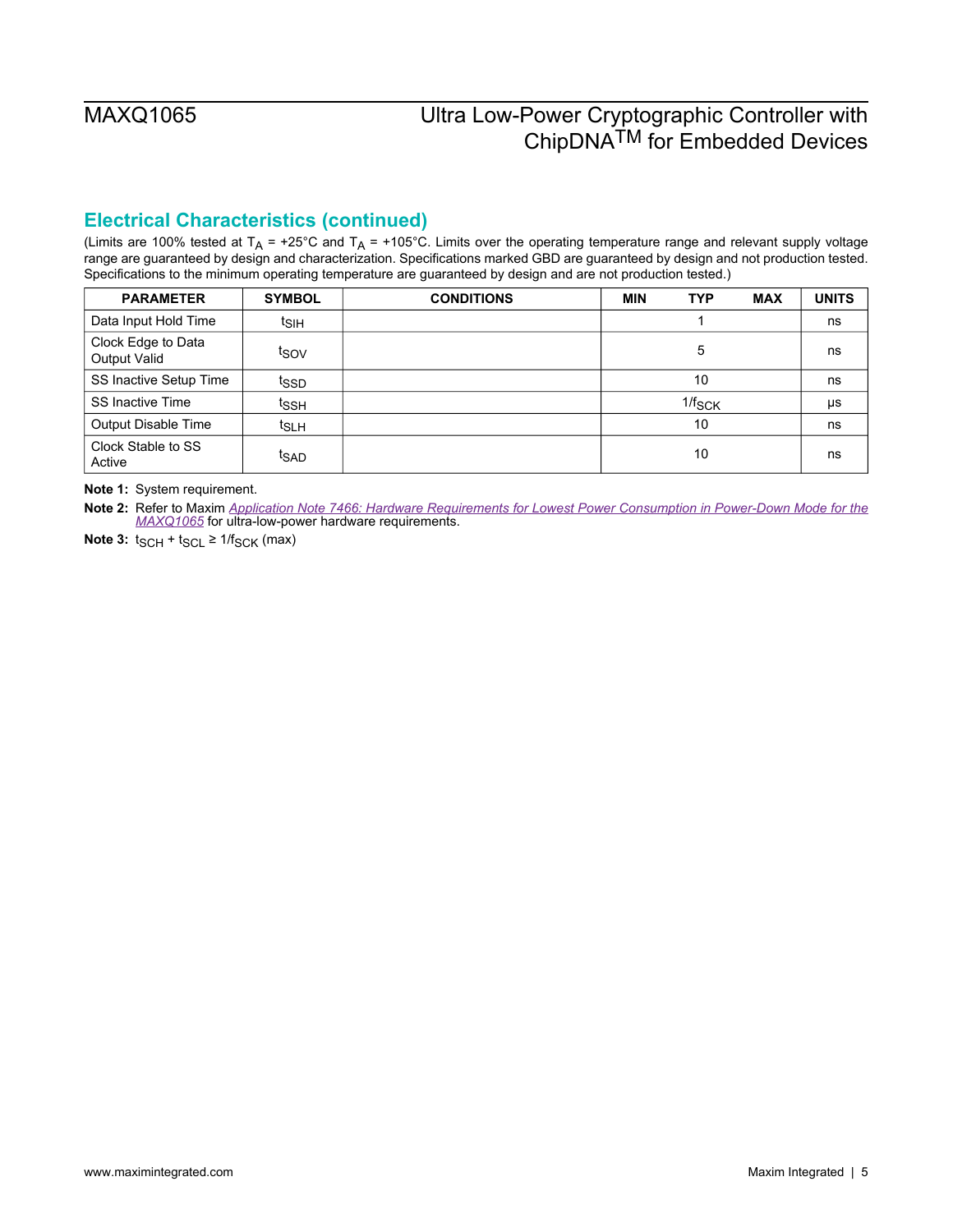# **Pin Configuration**



## **Pin Description**

| <b>PIN</b>       | <b>NAME</b>     | <b>FUNCTION</b>                                                                                                                                                                                                                                                                                                                                                                                                                                |
|------------------|-----------------|------------------------------------------------------------------------------------------------------------------------------------------------------------------------------------------------------------------------------------------------------------------------------------------------------------------------------------------------------------------------------------------------------------------------------------------------|
| <b>POWER</b>     |                 |                                                                                                                                                                                                                                                                                                                                                                                                                                                |
|                  | <b>CEXT</b>     | External Capacitor. Connect to ground through a 1µF external ceramic chip capacitor. Place the<br>capacitor as close as possible to the CEXT pin. No other components should be connected to the<br>CEXT pin.                                                                                                                                                                                                                                  |
| 6                | <b>GND</b>      | Digital Ground. Connect directly to the ground plane.                                                                                                                                                                                                                                                                                                                                                                                          |
| 7                | <b>PDWN</b>     | Power Down. Controls the power state of the MAXQ1065. Setting this pin to GND places the<br>MAXQ1065 into power-down mode. In power-down mode, all volatile/ephemeral registers and data<br>are erased. Set this pin high prior to communicating with the device. This pin should remain in a<br>high state for the duration of any cryptography computations and as long as any ephemeral data/<br>keys are required by the host application. |
| 12               | V <sub>DD</sub> | Supply Voltage. Connect to the external power supply for the MAXQ1065. Bypass to ground with<br>4.7µF and 0.1µF capacitors in parallel as close as possible to the $V_{DD}$ pin.                                                                                                                                                                                                                                                               |
|                  | EP              | Exposed Pad. Solder evenly to the board's ground plane for proper operation. Refer to Maxim<br>Application Note 3273: Exposed Pads: A Brief Introduction for additional information.                                                                                                                                                                                                                                                           |
| <b>SPI SLAVE</b> |                 |                                                                                                                                                                                                                                                                                                                                                                                                                                                |
| $\overline{2}$   | SPIS_SCK        | Slave Clock (SCK). The SPI clock input from an external SPI master controller.                                                                                                                                                                                                                                                                                                                                                                 |
| 3                | SPIS_MOSI       | Master Out Slave In (MOSI). This is the SPI data input line from the SPI master.                                                                                                                                                                                                                                                                                                                                                               |
| 4                | SPIS MISO       | Master In Slave Out (MISO). This is the SPI data output line for data going from the MAXQ1065 to<br>an external SPI master.                                                                                                                                                                                                                                                                                                                    |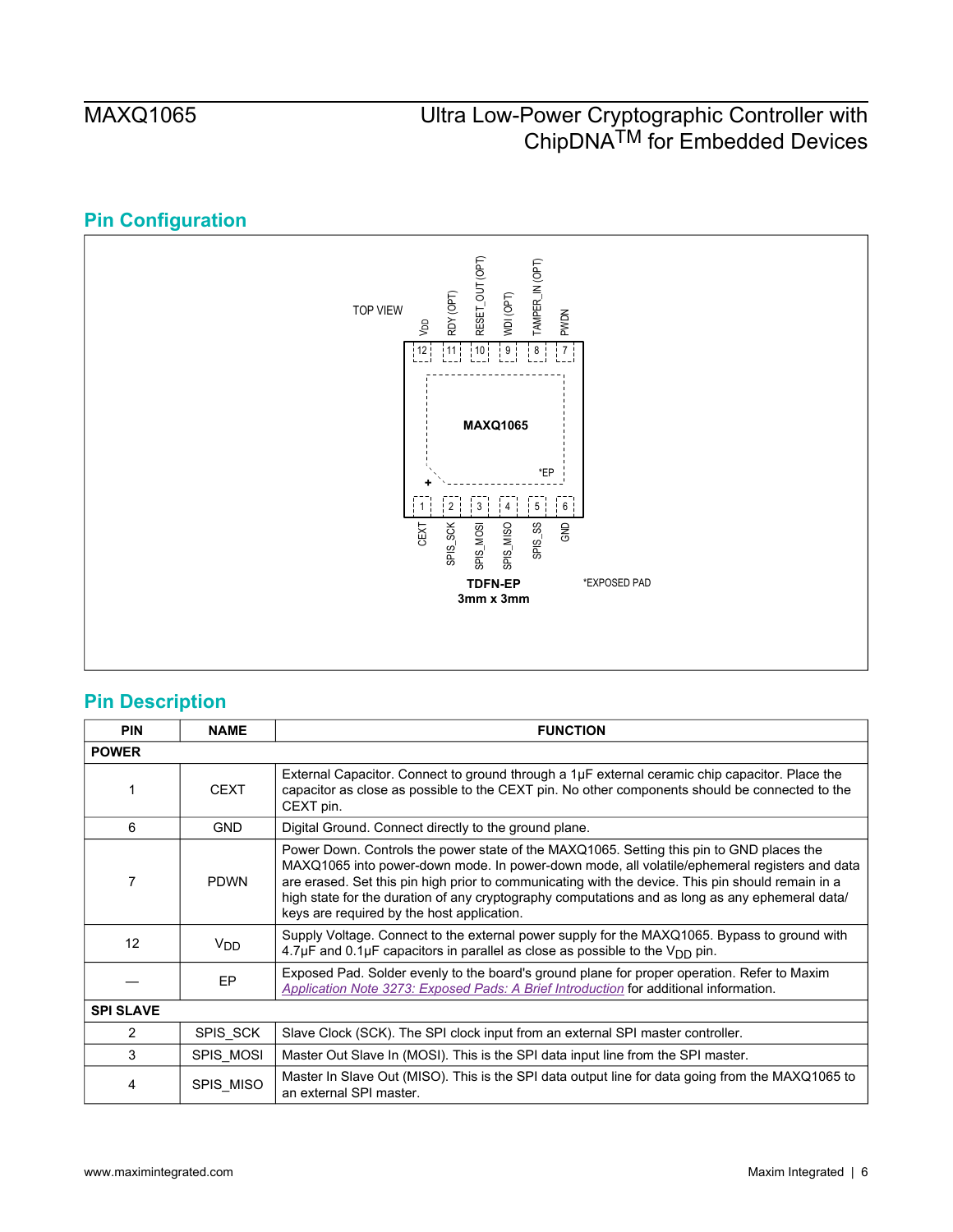# **Pin Description (continued)**

| <b>PIN</b>     | <b>NAME</b> | <b>FUNCTION</b>                                                                                                                                                                                                                                                                                                                                                                                                                                                                                                                          |  |  |  |  |  |
|----------------|-------------|------------------------------------------------------------------------------------------------------------------------------------------------------------------------------------------------------------------------------------------------------------------------------------------------------------------------------------------------------------------------------------------------------------------------------------------------------------------------------------------------------------------------------------------|--|--|--|--|--|
| 5              | SPIS_SS     | Slave Select (SS). An input from a SPI master to select the MAXQ1065 for communication.                                                                                                                                                                                                                                                                                                                                                                                                                                                  |  |  |  |  |  |
| <b>CONTROL</b> |             |                                                                                                                                                                                                                                                                                                                                                                                                                                                                                                                                          |  |  |  |  |  |
|                | TAMPER_IN   | Tamper Detect Input (Optional Use). Defaults to an active-low input with strong pullup to $V_{DD}$ .<br>Externally driving this pin low (0) triggers an optional tamper response. The tamper response is<br>user configurable; for example, zeroization of the secret keys. If tamper detection is required,<br>connect this pin to an external tamper sensor such as a switch triggered by unauthorized opening<br>of the system enclosure.                                                                                             |  |  |  |  |  |
| 8              |             | The tamper response is only detected if the MAXQ1065 is powered on, the PDWN pin is not<br>asserted, and the part is in valid operating conditions.                                                                                                                                                                                                                                                                                                                                                                                      |  |  |  |  |  |
|                |             | When enabled, a tamper response is triggered if the tamper pin is driven low.                                                                                                                                                                                                                                                                                                                                                                                                                                                            |  |  |  |  |  |
|                |             | When not enabled, the pin can be left unconnected. TAMPER IN is disabled by default.                                                                                                                                                                                                                                                                                                                                                                                                                                                     |  |  |  |  |  |
| 10             | RESET_OUT   | Reset Output (Optional Use). The output level is either asserted or pulsed when selected events<br>occur (refer to the MAXQ1065 User Guide).<br>The pin can output a user-configurable pulse to reset another microcontroller when the function is<br>enabled. When not enabled (default), the RESET_OUT can be left unconnected (since it has a<br>pullup). When enabled, the RESET OUT is configured as an open-drain input at all times.<br>However, when an event triggers the RESET_OUT, the RESET_OUT pin is driven low or high by |  |  |  |  |  |
|                |             | the MAXQ1065, depending on the configuration, for a duration that can also be configured through<br>a command. Then, it is released and returns to open-drain mode.                                                                                                                                                                                                                                                                                                                                                                      |  |  |  |  |  |
| 9              | <b>WDI</b>  | Watchdog Input (Optional Use). When the watchdog function is enabled, the MAXQ1065 monitors<br>this pin. Watchdog is disabled by default. This pin can be left unconnected when not in use.                                                                                                                                                                                                                                                                                                                                              |  |  |  |  |  |
| 11             |             | Ready Output (Optional Use). The pin is set to a low level (0) when the MAXQ1065 is not ready to<br>receive a new command, or is not ready to answer to the last command (the command is being<br>processed).                                                                                                                                                                                                                                                                                                                            |  |  |  |  |  |
|                |             | This pin is asserted by the MAXQ1065 (high level: 1):                                                                                                                                                                                                                                                                                                                                                                                                                                                                                    |  |  |  |  |  |
|                | <b>RDY</b>  | • After boot when the MAXQ1065 is ready to receive a new command,<br>Or after the reception of a command when the processing is finished, and the response can be<br>read by the host.                                                                                                                                                                                                                                                                                                                                                   |  |  |  |  |  |
|                |             | This pin can be left unconnected when not used.                                                                                                                                                                                                                                                                                                                                                                                                                                                                                          |  |  |  |  |  |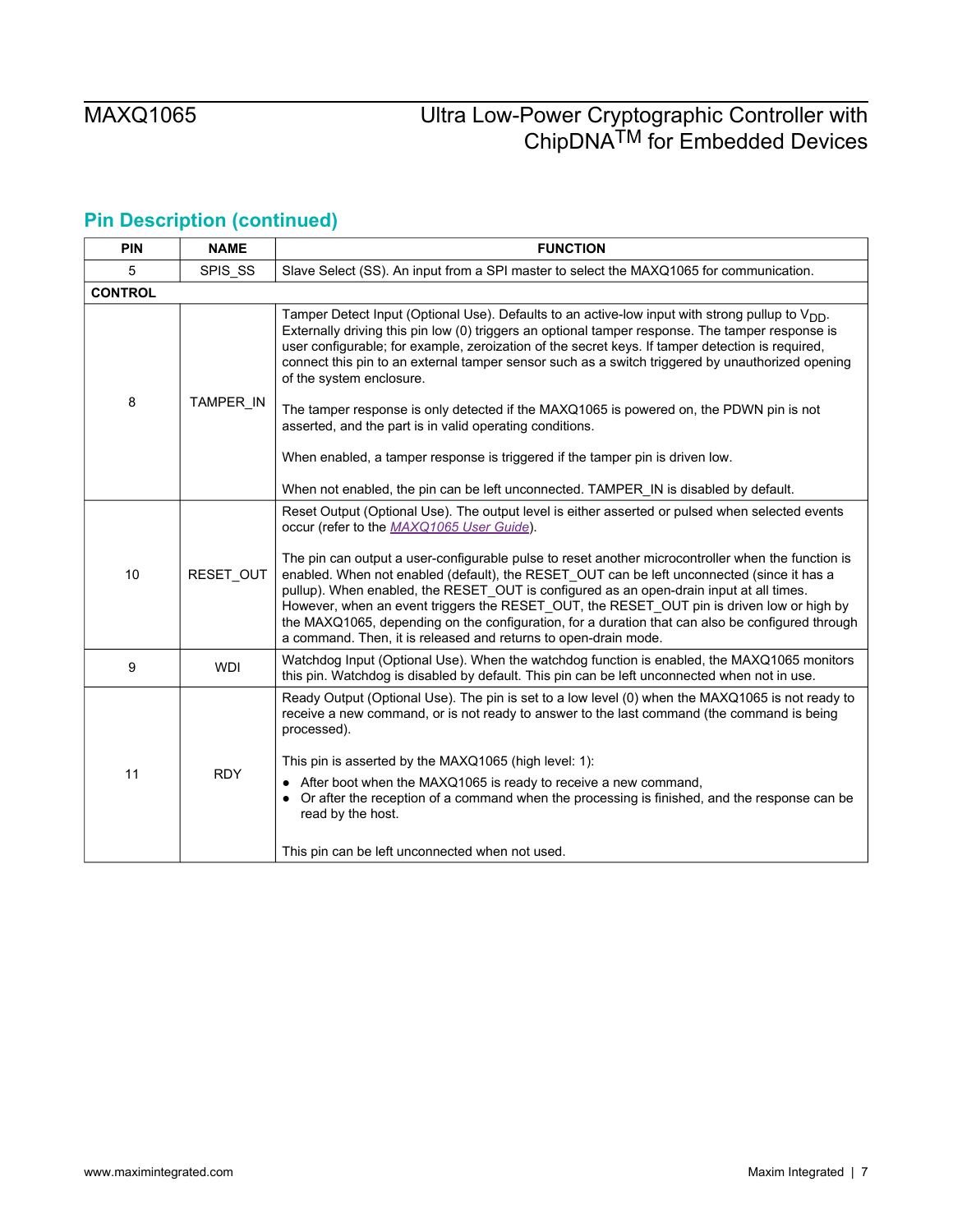## **Functional Diagram**

## **Block Diagram**

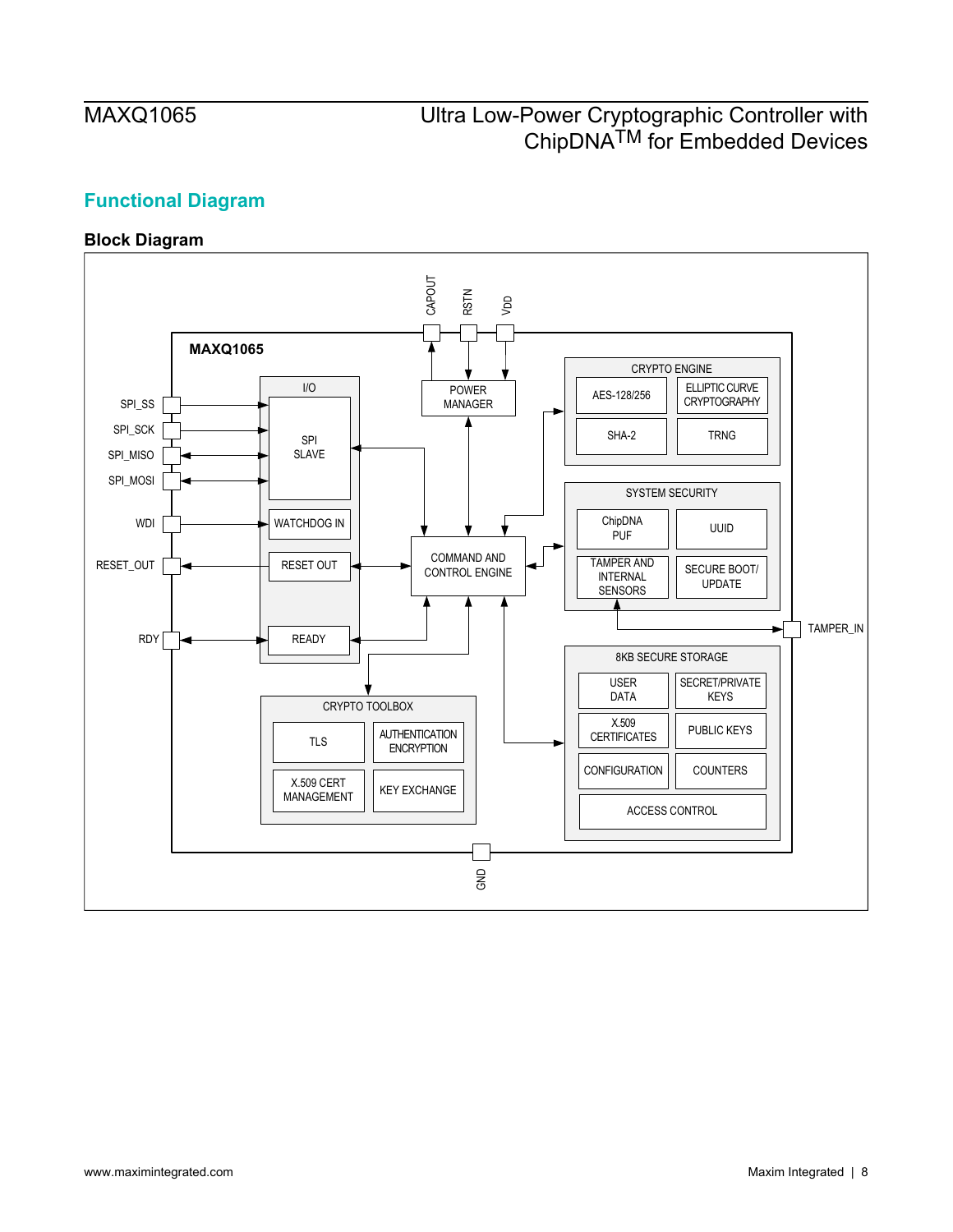## **Detailed Description**

The MAXQ1065 is a proven and efficient hardware root of trust for embedded systems. It guarantees the confidentiality, authenticity, and integrity of critical assets and private data, and it helps preserve software intellectual property and revenue models. It can be used in a wide range of industrial, medical, network, and computer peripheral devices such as IoT embedded devices, SCADA devices, PLC, IoT gateways and sensor nodes, network appliances, medical equipment, and wearables.

The MAXQ1065 is controlled over an SPI interface. Its low pin count, reduced package size, low power consumption, and adaptable voltage range makes it easy to integrate into an existing board design. Its lifetime also makes it compatible with long-term deployments.

The software development kit (SDK) facilitates the integration of the MAXQ1065 functionality into the host microcontroller's firmware, without the need to deeply understand the communication protocol at the bit level.

The MAXQ1065 cryptographic toolbox supports an array of security needs. Simpler systems may require as little as the provided key generation and storage. For high levels of security, full TLS/DTLS support offers a high level of abstraction. This includes TLS/DTLS 1.2 client-side key negotiation (PSK, ECDH, ECDHE), ECDSA-based TLS/DTLS authentication, digital signature generation and verification, root and device X.509 certificate storage, on-chip peer certificate verification (ECDSA), TLS/DTLS packet encryption, and signature (AES-GCM/CCM). It can also serve as a secure bootloader for the host microcontroller of the system. In addition, it can bring device-level physical security through its tamper detection input, secure inputs/outputs, secure boot, and firmware updates.

The MAXQ1065 user-programmable nonvolatile memory securely stores certificates, public, private and secret keys, monotonic counters, and arbitrary data. Access rights are fully customizable and can be granted to separate stakeholders (device manufacturer, end-user, authenticated host processor, and key importer).

The MAXQ1065 life cycle management allows flexible access control rules during the major life cycle stages of the device. Secure key loading protocol and secure factory provisioning are available.

### **Software Collateral**

### **Software Ecosystem**

The MAXQ1065 comes with a complete software ecosystem in an SDK, enabling seamless software integration into the host microcontroller.



*Figure 1. Software Offering*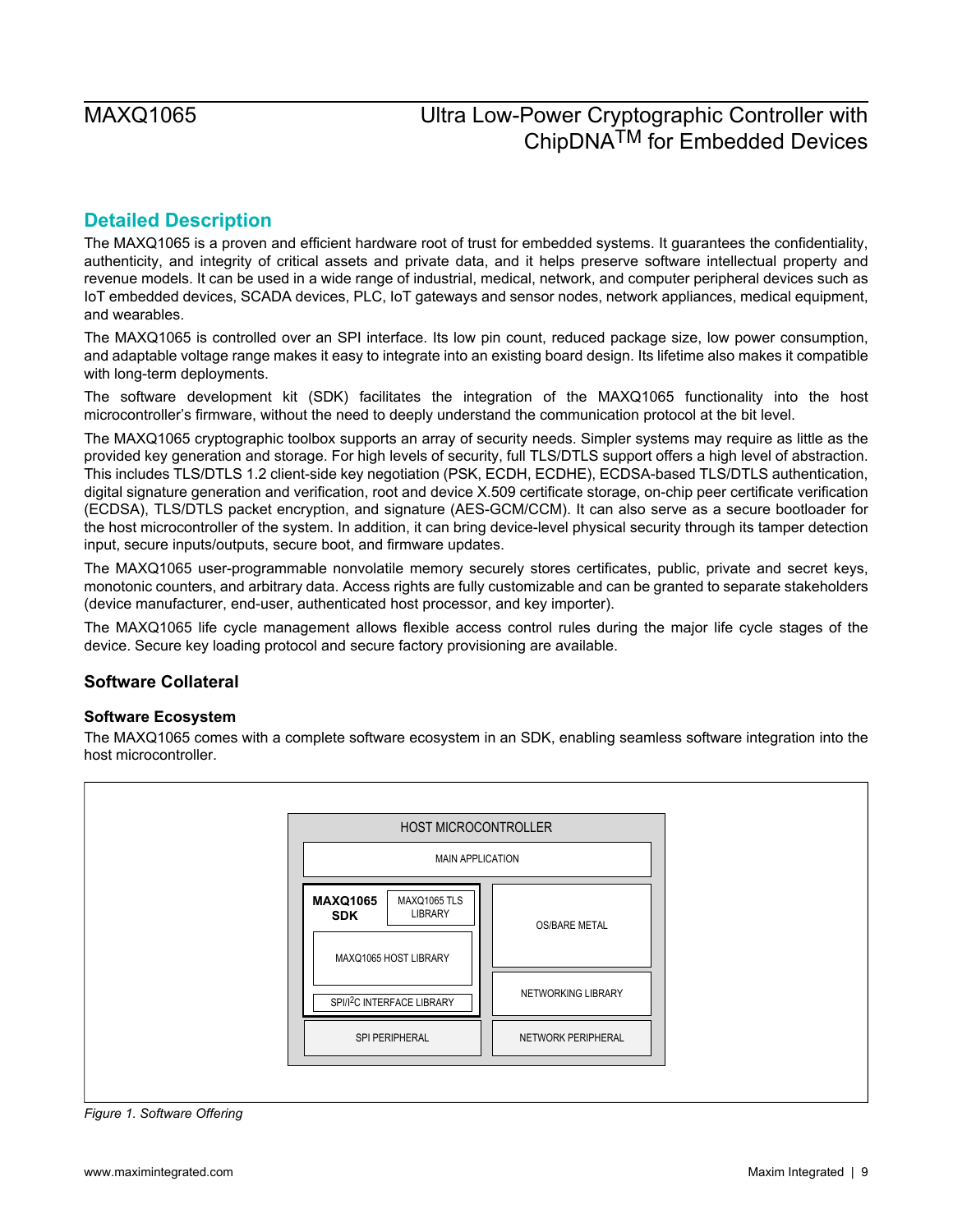The SDK includes a complete host software solution including the host library, TLS libraries, and the SPI/I<sup>2</sup>C interface library.

The host library maps the SPI commands of the MAXQ1065 into a convenient application programming interface in C language. The SPI/I<sup>2</sup>C interface library manages the communication protocol between the host microcontroller and the MAXQ1065.

On top of this host library, the MAXQ1065 TLS library is actually a choice between the Arm<sup>®</sup> Mbed<sup>®</sup> TLS or OpenSSL TLS libraries, both providing TLS1.2/DTLS 1.2 in client or server modes. In these TLS libraries, the security-sensitive processing of the TLS protocol is delegated to the MAXQ1065; therefore, the host microcontroller does not need to manipulate or store sensitive/secret data. The Mbed TLS and OpenSSL cryptographic libraries also use the MAXQ1065 as a "cryptographic engine," storing keys and certificates and running cryptographic algorithms in lieu of the host processor. This allows the main microcontroller's firmware to use the standard cryptographic APIs proposed by Mbed TLS or OpenSSL while taking advantage of the MAXQ1065 high-security and convenient provisioning.

The complete host software is implemented in C language, dependent only on the standard C library, with no dependence on the OS. In addition, the software SPI/I<sup>2</sup>C interface library layer, needed to interface physically with the MAXQ1065 through SPI and GPIOs, is clearly separated so it can be easily ported. The complete host software is adapted to bare-metal environments, the Arduino® development environment, Arm Mbed OS, Windows®, and Linux® (the provided software only runs in UserLAnd), and can easily be adapted to other environments.

The EV kit board allows easy interfacing with any existing system for rapid evaluation and prototyping. It connects to typical single board computers or microcontroller evaluation boards through standard connectors.

The SDK also includes:

- A simple PKI management and provisioning tool for testing purposes
- Basic examples and use cases
- TLS communication examples

The source code is accessible and reusable with nonconstraining software licenses.

*Arduino is a registered trademark of Arduino, LLC. Arm and Mbed are registered trademarks and service marks of Arm Limited. Linux is a registered trademark of Linus Torvalds. Windows is a registered trademark of Microsoft Corporation.*

### **Provisioning Service**

Maxim Integrated can preprogram each MAXQ1065 with unique key pairs and certificates, in addition to a set of common static data, to remove the complexity of deploying a certificate issuance system at the customer's factory. During this factory-programming process, key pairs are generated onboard the MAXQ1065, the private key never leaving the MAXQ1065. The public key is extracted and certified using a standard certificate signing request sent to a dedicated hardware security module (HSM) at the factory that contains the certification authority private signing key. The certificate is loaded back into the MAXQ1065 with additional static data and customer-specific administration keys. As a result, the MAXQ1065's ownership is transferred to the customer, and the system using the MAXQ1065 is able to connect through TLS to the targeted network infrastructure.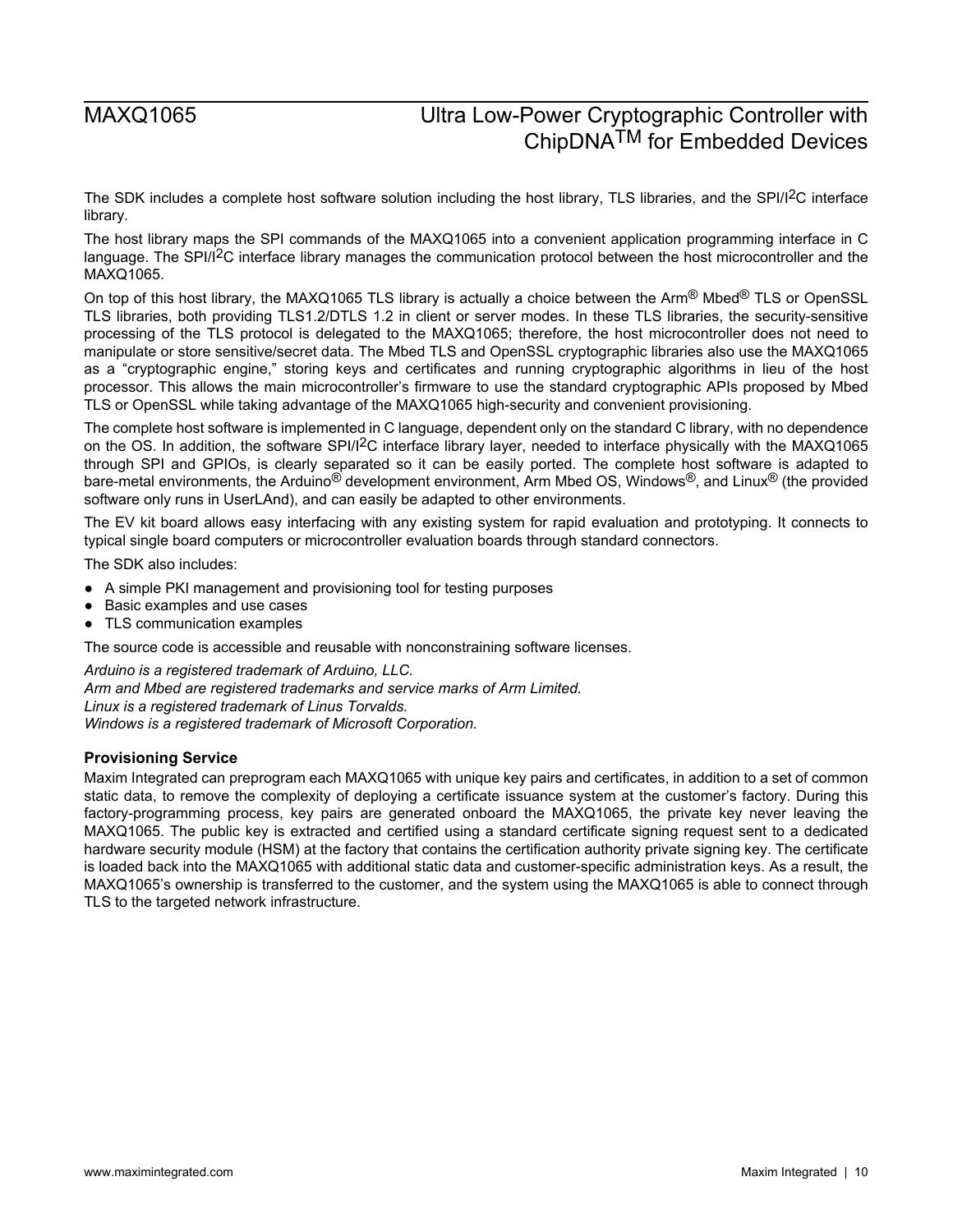

*Figure 2. Provisioning*

### **Software Integration**

The MAXQ1065 comes with software for the host microcontroller that makes integration into any system very easy. The software enables a higher level of abstraction of the command set and the communication protocol.

## **Device Features**

### **Cryptographic Toolbox for TLS**

The MAXQ1065 cryptographic toolbox increases the security of TLS/DTLS based applications by providing:

- Verification of peer certificates and certificate revocation lists against trustworthy root certificates; root certificates are stored in the internal secure storage and can be securely updated
- ECDSA-based mutual authentication with other peers without exposing device private keys
- TLS handshake (PSK, ECDH, ECDHE) performed without revealing session keys
- Encryption/decryption and signature/verification of messages of the TLS record protocol with session keys
- TLS/DTLS supported algorithms
- TLS/DTLS key handshake
- ECDSA-based mutual authentication
- ECDSA X.509 on-board certificate verification
- TLS/DTLS packet encryption and signature (AES AEAD modes)
- Note: ECC algorithms run on the elliptic curve secp256r1
- Detailed list of supported TLS/DTLS 1.2 cipher suites:
- RFC 5487:
	- TLS\_PSK\_WITH\_AES\_128\_GCM\_SHA256
- RFC 6655:
	- TLS\_PSK\_WITH\_AES\_128\_CCM
	- TLS\_PSK\_WITH\_AES\_256\_CCM
	- TLS PSK WITH AES 128 CCM 8
	- TLS\_PSK\_WITH\_AES\_256\_CCM\_8
- RFC 5289:
	- TLS\_ECDHE\_ECDSA\_WITH\_AES\_128\_GCM\_SHA256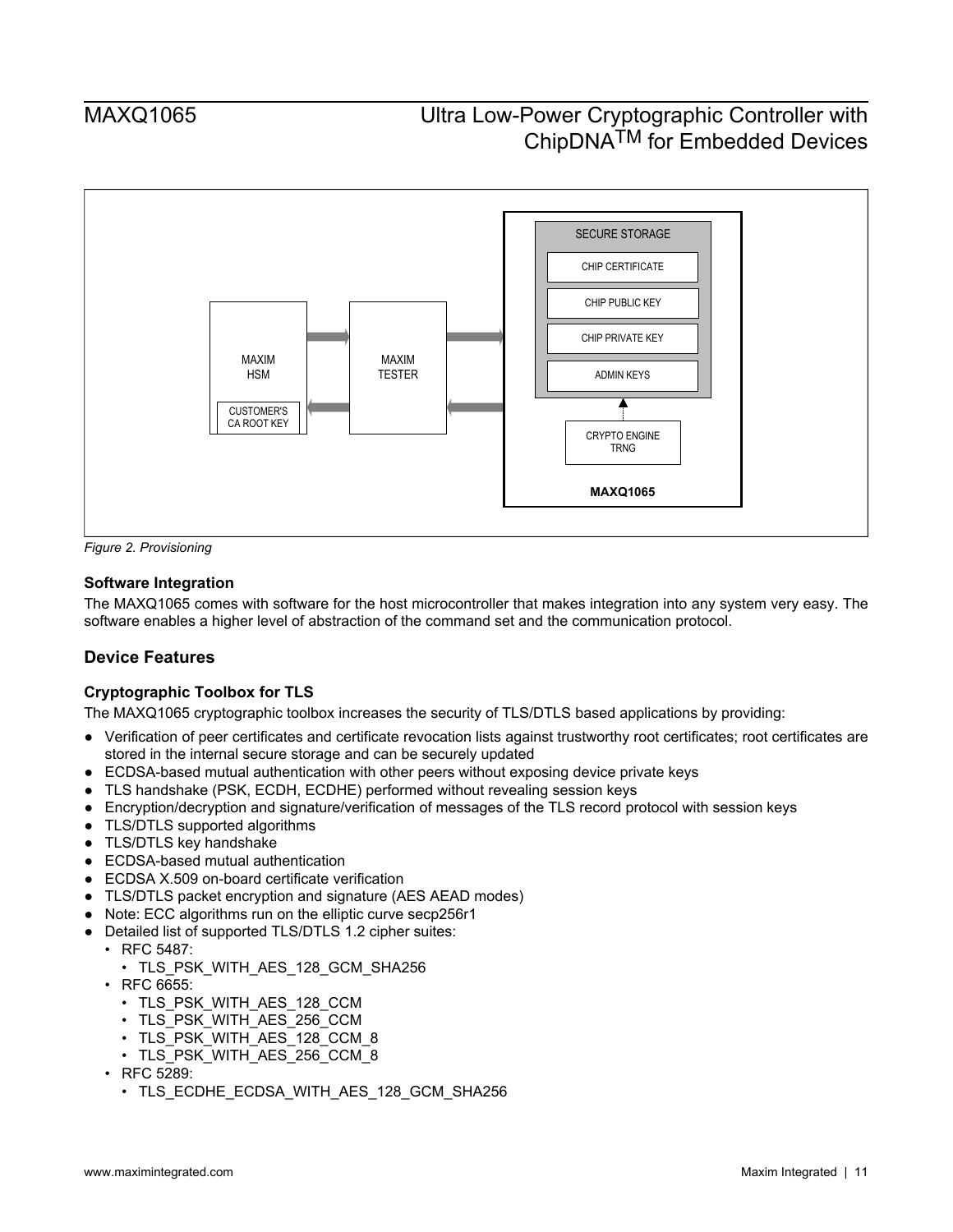- TLS\_ECDH\_ECDSA\_WITH\_AES\_128\_GCM\_SHA256
- RFC 7251:
	- TLS ECDHE\_ECDSA\_WITH\_AES\_128\_CCM
	- TLS ECDHE ECDSA WITH AES 256 CCM
	- TLS ECDHE\_ECDSA\_WITH\_AES\_128\_CCM\_8
	- TLS ECDHE\_ECDSA\_WITH\_AES\_256\_CCM\_8

### **Generic Cryptographic Services**

The hardware crypto engine of the MAXQ1065 provides:

- Symmetric-key algorithms:
	- AES-128/256 (ECB, CBC, CCM, GCM)
- Ellipctic-curve cryptography on curves:
- ECC NIST secp-256r1
- Secure hash algorithms:
	- SHA-256
- MAC digest algorithms:
	- AES-CBC-MAC
	- AES-CMAC
	- HMAC-SHA-256
- Signature schemes:
	- ECDSA signature and verification
- Key exchange algorithms:
	- TLS 1.2 ECDH\_ECDSA, ECDHE\_ECDSA, and PSK
	- SP800-56A-r3 static ECC CDH Diffie-Hellman with SP800-56A-r3 one-step KDF
- On-chip key generation:
	- ECC
	- AES
- Random number generation:
	- NIST SP800-90A/B/C
	- Direct conditioned entropy output with health tests

### **Unique Identifier**

Each MAXQ1065 comes with a unique ID, allowing unique identification of the system that contains the MAXQ1065 over a network. A dedicated private key allows for verification of the authenticity of the MAXQ1065.

### **Secure Channel**

The optional secure channel provides confidentiality and integrity of commands and responses exchanged with the host processor on the SPI bus through:

- Key exchange between the host processor and the MAXQ1065, using preshared symmetric keys or ECC DH key exchange
- Signature and encryption of the commands and the responses

#### **Tamper Detection**

External tamper detection ensures information security at the system level. External tamper detection can selectively erase chosen data and can also assert the RESET\_OUT pin if enabled.

Internal consistency checks also guarantee a safe processing of sensitive information within the MAXQ1065. An internal consistency error generates an immediate tamper response.

The TAMPER\_IN pin can be connected to a user-defined tamper sensor, such as a switch, indicating a breach of the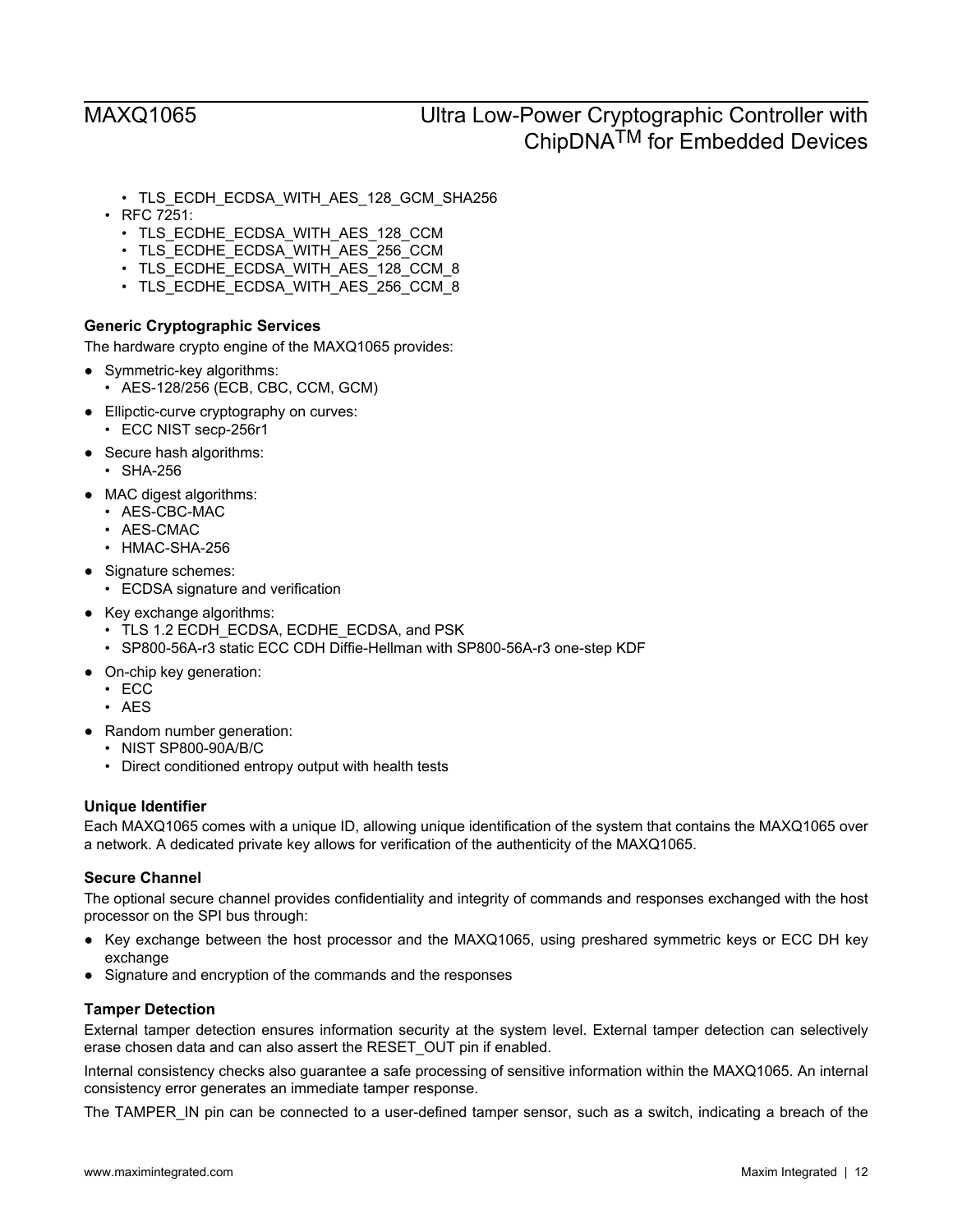system enclosure.

### **Reset Output**

A secure output can be controlled when user-configurable events occur, such as failure to perform a secure boot, failure to authenticate to a server, tamper event, internal consistency error, or positive events such as the successful initiation of a secure channel with the host processor or successful TLS authentication. The secure output can control device subsystems such as the system's host microcontroller's reset signal or an LED without requiring the host microcontroller intervention. The possible triggers can be one or more of the following:

- Secure boot failure/success
- Secure channel error/success
- Tamper detection
- Internal consistency error
- Power-on reset of the MAXQ1065
- Watchdog timer expiration

The MAXQ1065 can, therefore, act as an external security watchdog.

### **Secure Boot, Secure Update**

The integrity of the host processor's data and code can be verified through the digital signature verification mechanism. The security policy of the MAXQ1065 can leverage this verification to grant or deny access to some assets, such as the MAXQ1065 specific private key used for TLS authentication, making the system unable to initiate a TLS connection if the firmware is not trusted.

#### **Life Cycle Management**

A managed life cycle changes functions and properties over time, as shown in [Table 1.](#page-13-0) At each state of the life cycle, the device and parties are granted initialization, read, or modification rights to specific information. Transitions are always initiated by the administrator using a dedicated command. The life cycle is a useful tool to manage the security policy across the various life cycle stages. Selected keys can be zeroized when moving the life cycle backwards.

### **Key Loading Protocol**

A secure key loading using encryption and authentication protocol allows key importation into the MAXQ1065 secure storage.

#### **Watchdog**

An optional watchdog feature can be enabled. When enabled, the MAXQ1065 monitors the WDI input pin for a regular toggling from the main devices' microcontroller. The absence of toggling within a defined time frame means that the main microcontroller is not operating properly.

#### **Field Update**

In a fast-moving security landscape, the internal firmware of the MAXQ1065 can be securely updated in order to secure long-term deployments, thanks to its secure update and secure boot mechanisms.

#### **Secure Storage and Access Control**

Secure storage is organized in a set of objects of different types as detailed in [Table 1](#page-13-0). In addition to the type, objects can be defined as volatile or nonvolatile, and also objects can get erased or not on an external tamper event. To be resistant to power loss during write operations, object modification is atomic. That means if a write operation is interrupted, the object will revert to its previous value and does not remain in an intermediate, corrupted state. Objects can be allocated and deallocated at will, and the free space is reclaimed.

Objects are stored with their own user-programmable, role-based, and life cycle state-dependent access conditions. Role authentication is based on challenge-response public key strong authentication. Roles all come with dedicated secure channels providing confidentiality, integrity, and anti-replay over the command interface. The security policy of an object is defined by the administrator using the Create Object command.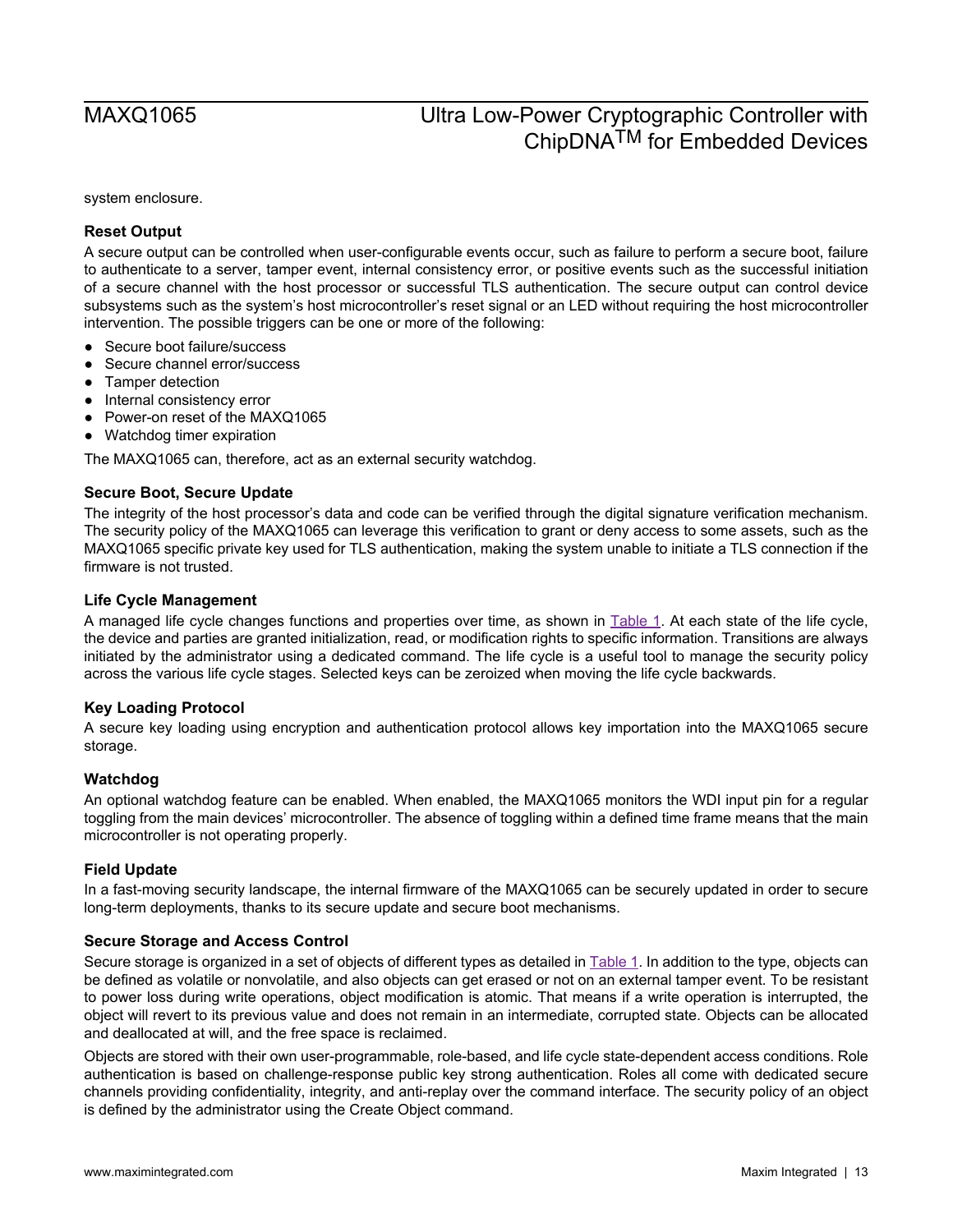### **Key Storage**

Key objects are stored in an integrity-protected manner and can never be read in the clear. They are automatically verified before use. Key pairs can be generated internally and stored in a persistent key pair object. Key pairs can also be generated externally and imported after successful signature verification using an imported public key present in the module. Arbitrary key pairs cannot be used; verification is mandatory.

#### **Certificate Storage**

Certificates are stored in an integrity-protected manner. They are automatically verified using one or more parent certificates in the certification chain (certificates already stored in the MAXQ1065). The device verifies the digital signature of the certificates and can extract their public key.

Arbitrary certificates cannot be stored; verification by a parent certificate or by a dedicated public key is mandatory. Since the device has limited certificate-parsing capabilities, the complete parsing of the X.509 certificates is done by the host processor when required.

#### **Storable Objects**

### <span id="page-13-0"></span>**Table 1. Storable Objects**

| <b>TYPE</b>                         | <b>READABLE</b>                            | <b>COMMENT</b>                                                                                                                                                                                                                                                                                                                                                                                                                                                                                                               |
|-------------------------------------|--------------------------------------------|------------------------------------------------------------------------------------------------------------------------------------------------------------------------------------------------------------------------------------------------------------------------------------------------------------------------------------------------------------------------------------------------------------------------------------------------------------------------------------------------------------------------------|
| Secret Key                          | No.                                        | Arbitrary symmetric keys are used in cryptographic algorithms. They can be imported or generated in<br>place. They can be exported in an encrypted form using strict access control that uses authentication<br>and encryption.                                                                                                                                                                                                                                                                                              |
| Public Key                          | Yes                                        | Arbitrary public keys are used for the verification of key or root certificate importation requests, or for<br>administrator authentication. Importation of public keys is strictly controlled with authentication.                                                                                                                                                                                                                                                                                                          |
| <b>Key Pair</b>                     | Yes (public<br>key)<br>No (private<br>key) | Arbitrary public and private key pairs are used in asymmetric cryptography algorithms. These key<br>pairs can be imported into the MAXQ1065 or generated in place. The public key can be read out, but<br>the private key is always protected against disclosure. Importation of key pairs is strictly controlled<br>with authentication and encryption.                                                                                                                                                                     |
| Transparent                         | Yes                                        | Arbitrary user data for anything else.                                                                                                                                                                                                                                                                                                                                                                                                                                                                                       |
| Monotonic<br>Counter                | Yes                                        | Increasing counter or decreasing counter. Used for implementing complementary life cycle system or<br>managing number of system errors. Up to 10k write cycles are supported. Counters can be tied to key<br>usage.                                                                                                                                                                                                                                                                                                          |
| X.509 <sub>V</sub> 3<br>Certificate | Yes                                        | Certificates can be the MAXQ1065's own certificates (that should have been signed by a certification<br>authority, and that can be matched with a key pair type of object also present in the object storage) or<br>they can come from other entities such as PKI Certification authorities or other network peers.<br>Certificates are used to reliably mutually authenticate with other peers. Certificates are protected<br>against modification. Importation of certificates is strictly controlled with authentication. |

### **Communication Interfaces and Power**

Command and data transfer occurs over the SPI. Data transfer is verified when writing and reading by a 16-bit cyclic redundancy check (CRC-16).

### **Ready Output**

The command/response protocol can work using polling or using the MAXQ1065 ready output pin (RDY). When using polling, the host has to periodically send a polling request over the communication interface after the transmission of a command in order to be informed of its completion. The host can alternatively use the RDY pin (optionally using an interrupt-capable GPIO) to get informed of this event.

### **SPI**

The serial peripheral interface (SPI) is a four-wire bus that provides fast, synchronous, full-duplex communication between the MAXQ1065 and the host system. The peripheral provides the following features: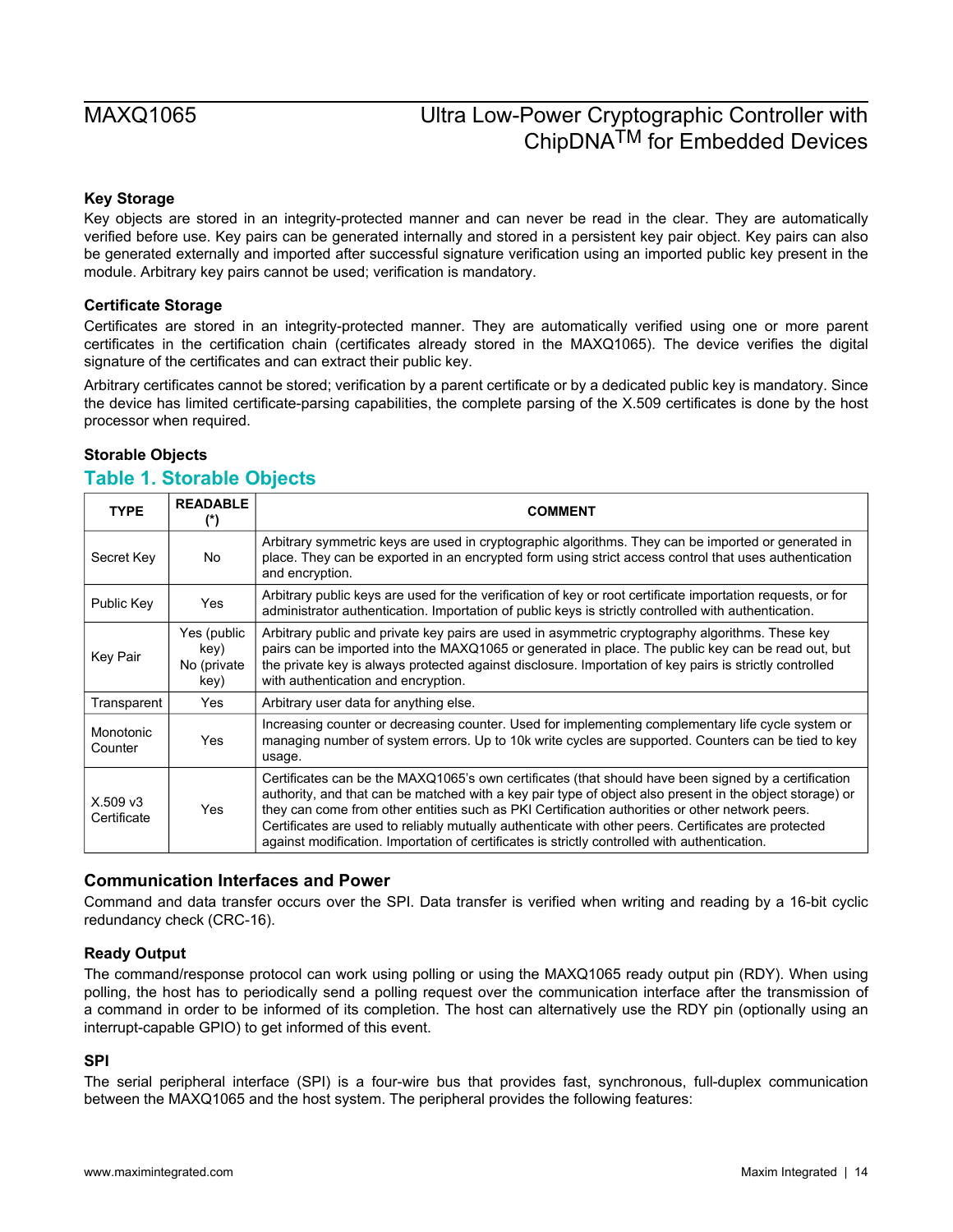- Slave mode operation
- **Active-low SSEL**
- 10MHz (max) SPI slave clock speed
- Characters transmitted LSB first
- Data protocol uses SPI Mode 0

#### **Low-Power Mode**

The MAXQ1065 automatically enters a low-power mode upon reception of a dedicated command. While in low-power mode, the external tamper detection is still active. The MAXQ1065 wakes up automatically when the host starts sending a command to the MAXQ1065 through the selected communication interface or when a tamper event occurs.

#### **Shutdown Mode**

The MAXQ1065 enters shutdown when the PDWN pin is asserted. When resuming, the internal state of the MAXQ1065 is reset.

### **ChipDNA Physically Unclonable Function (PUF)**

ChipDNA PUF security technology provides an exponential increase in protection against the invasive and reverse engineering attacks that hackers use. Attempts to probe or observe ChipDNA operation modifies the underlying circuit characteristics, preventing the discovery of the unique value used by the chip cryptographic functions. Similarly, more exhaustive reverse-engineering attempts are defeated due to the factory conditioning required to make the ChipDNA PUF circuitry operational. The per-device unique key is generated by the ChipDNA PUF circuitry only when needed for cryptographic operations and is then instantaneously deleted.

Most importantly, the ChipDNA secure key never resides statically in registers or memory, nor does it ever leave the electrical boundary of the IC. In addition to the protection benefits, ChipDNA simplifies or eliminates the need for secure IC key management.

### **Development and Technical Support**

Designers must have the following documents to use all the features of this device:

- This data sheet, which contains pin descriptions, feature overviews, and electrical specifications
- The device-appropriate user guide, which contains detailed information about the device features and operation
- Errata sheets for specific revisions noting deviations from published specifications
- The MAXQ1065 host library software and its inline documentation

### **SPI Modes**

The MAXQ1065 supports SPI communications running in either of the following two SPI modes:

- $\bullet$  Mode 0 (CPOL = 0, CPHA = 0): Data is sampled at the leading rising edge of the clock.
- $\bullet$  Mode 3 (CPOL = 1, CPHA = 1): Data is sampled on the trailing rising edge of the clock.

Details of the timing are described in [Figure 3](#page-15-0).

If enabled, an autodetect feature is available to detect between Mode 0 and Mode 3. The feature works by checking if the SPIS SCK signal is low (Mode 0) or high (Mode 3) before the falling edge of the SPIS SS signal during the t<sub>SAD</sub> time. Mode 1 and Mode 2 are not supported.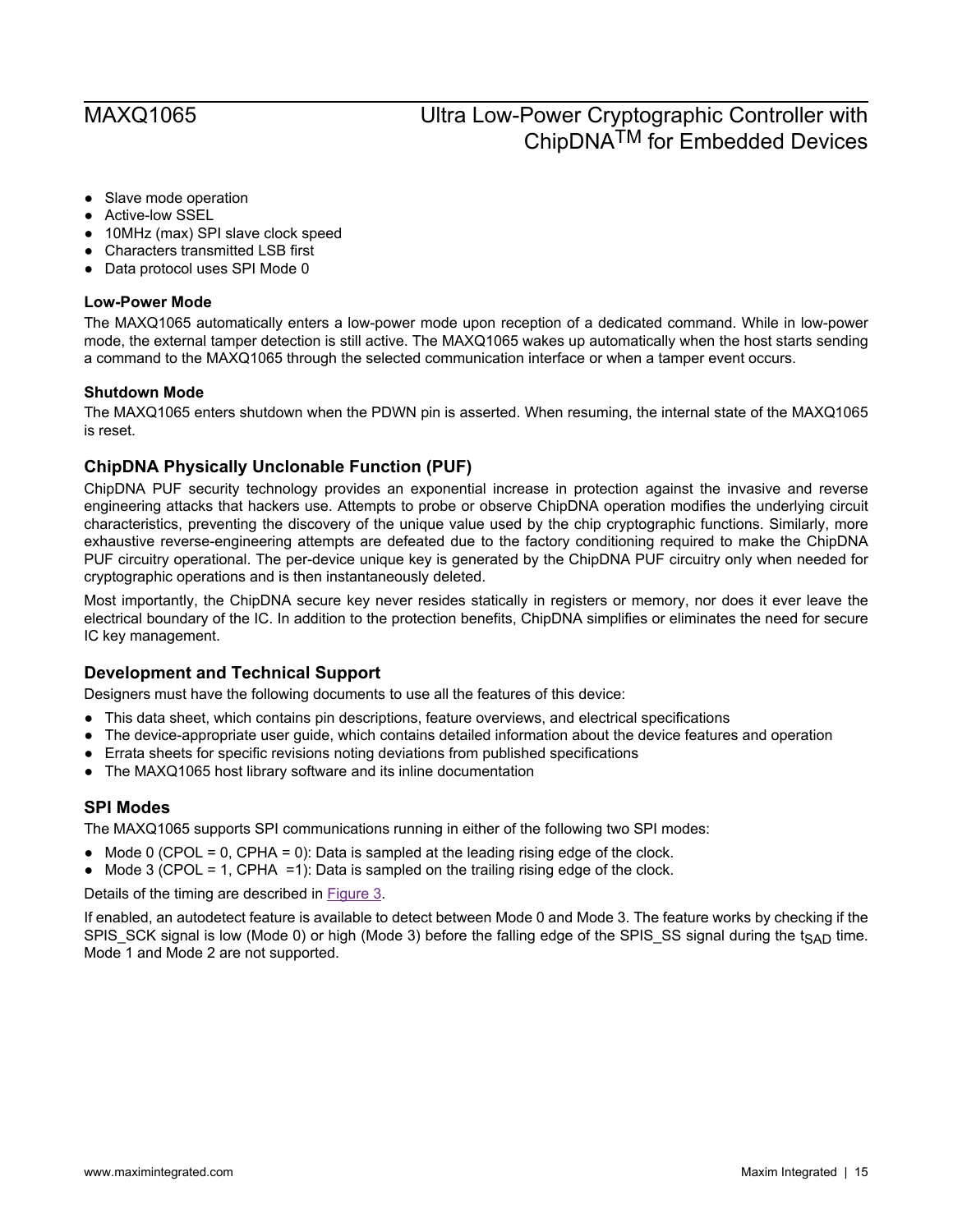<span id="page-15-0"></span>

*Figure 3. SPI Mode 0 and 3 Data Sampling Edges*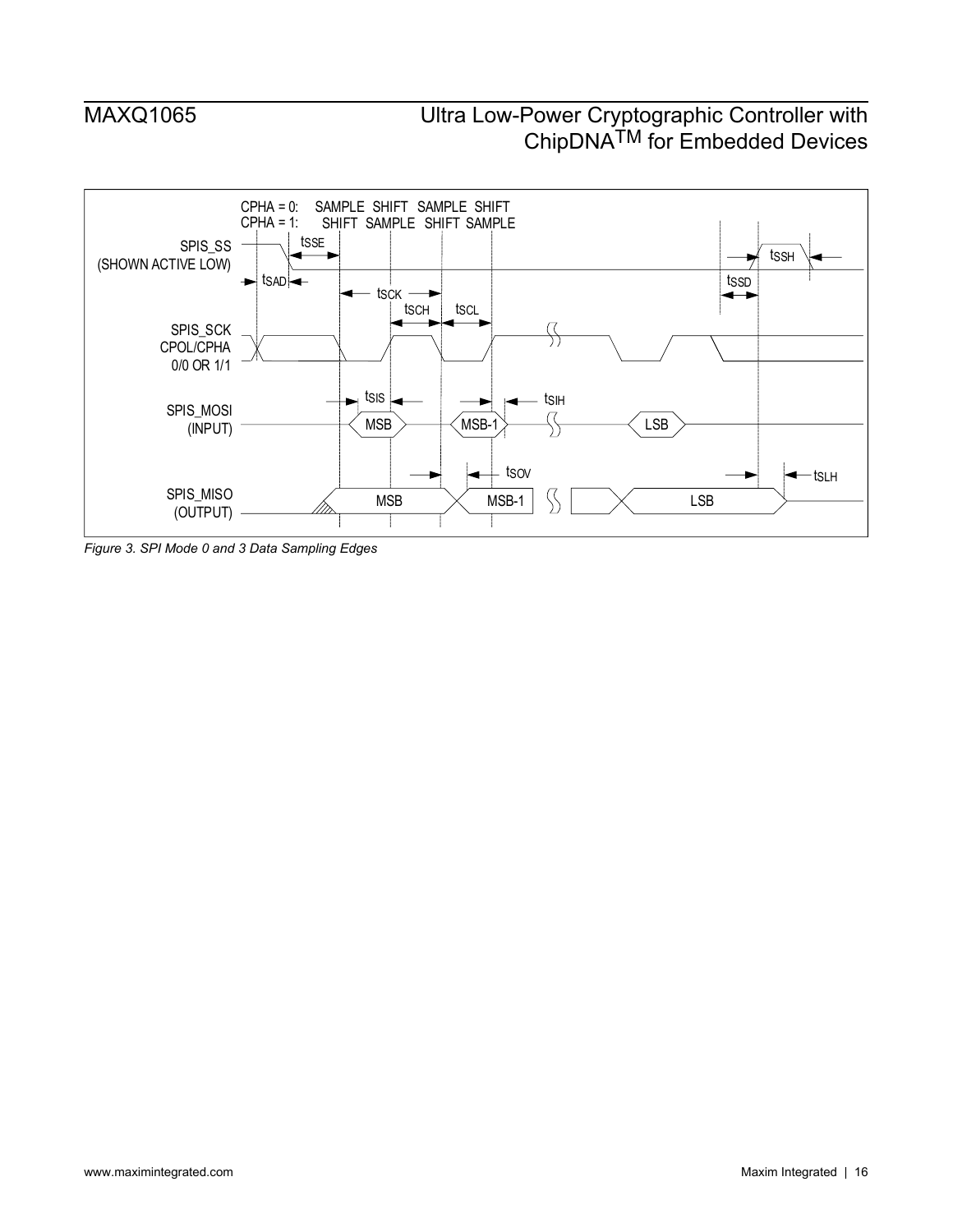## **Typical Application Circuit**

## **Securing a Connected Device**



## <span id="page-16-0"></span>**Ordering Information**

| DADT<br>ANI | <b>PIN-PACKAGE</b><br>the contract of the contract of the contract of the contract of the contract of the contract of the contract of |
|-------------|---------------------------------------------------------------------------------------------------------------------------------------|
| M,          | n                                                                                                                                     |

*+Denotes a lead(Pb)-free/RoHS-compliant package.*

*T = Tape and reel. Full reel.*